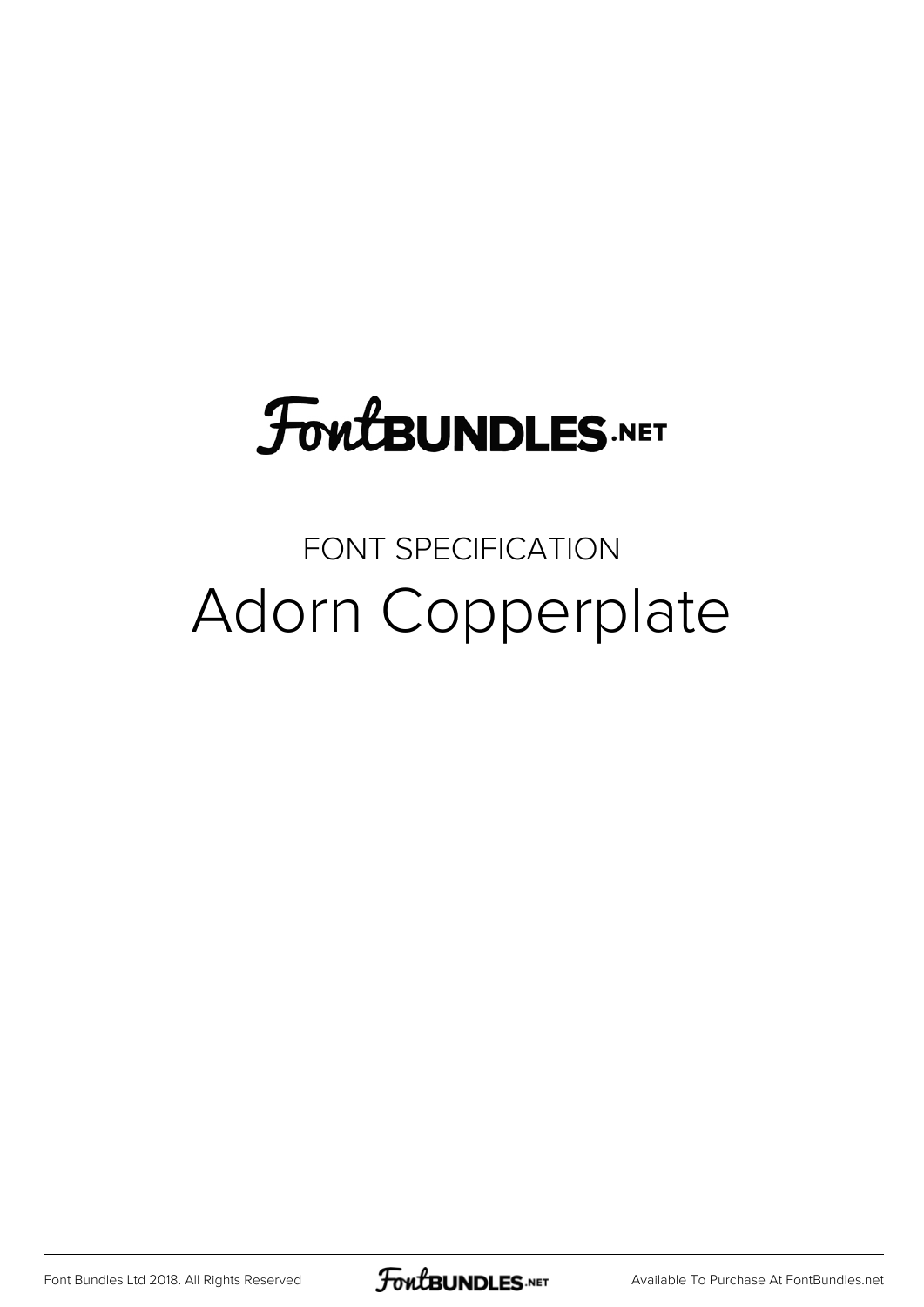#### Adorn Copperplate - Regular

**Uppercase Characters** 

### ABCDEFGHIJKLM NOPQRSTUVWX YZ

Lowercase Characters

### ABCDEFGHIJKLMN OPQRSTUVWXYZ

**Numbers** 

#### 0123456789

**Punctuation and Symbols** 

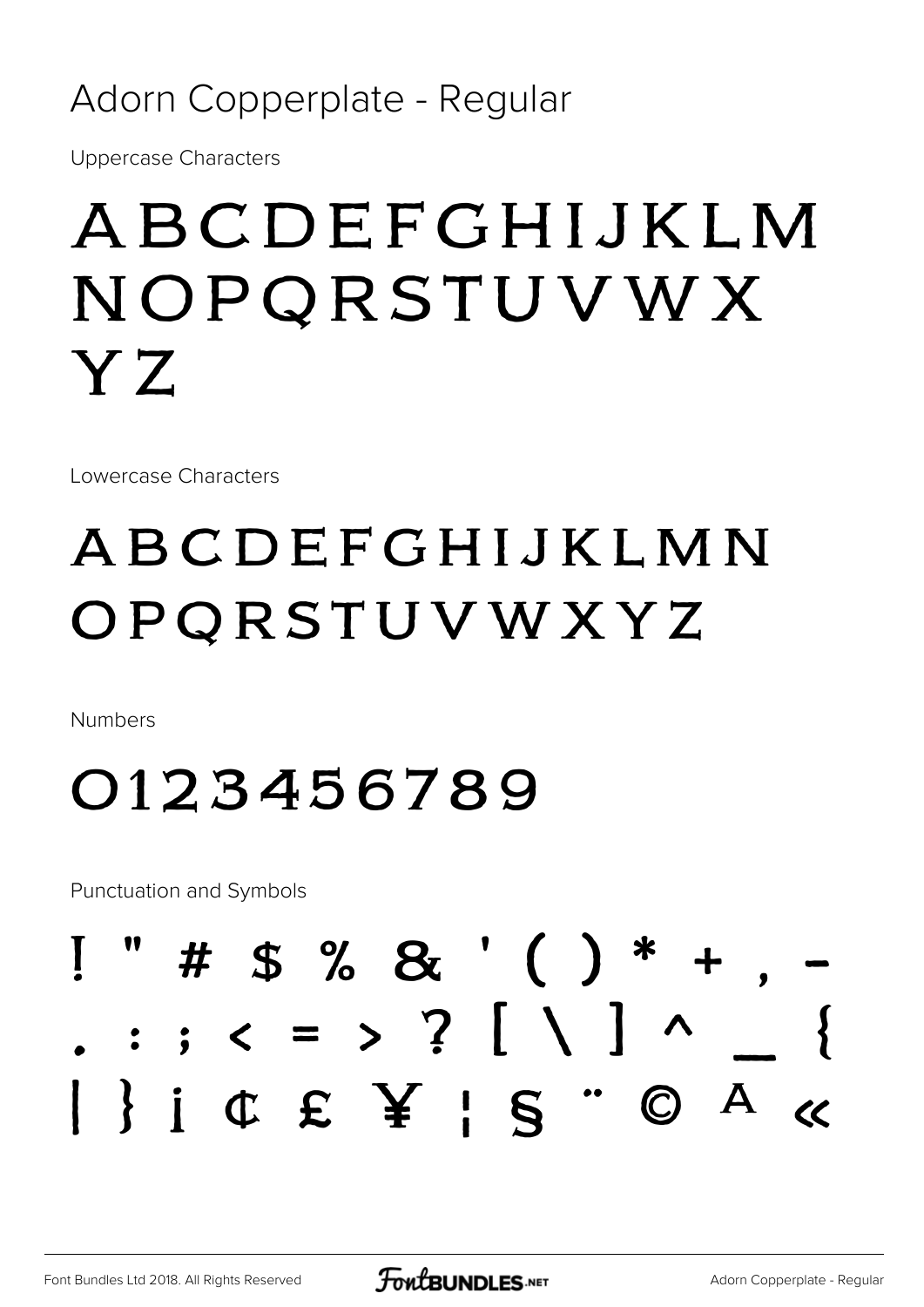### $\textcircled{R}$  -  $\circ$   $\pm$  2 3  $\cdot$   $\textup{U}$   $\textup{H}$   $\cdot$   $\textup{C}$ <sup>1</sup>  $\circ$   $\frac{1}{4}$   $\frac{1}{2}$

All Other Glyphs

# À Á Â Ã Ä Å Æ Ç È É Ê Ë Ì Í Î Ï Ð Ñ Ò Ó Ô Õ Ö × Ø Ù Ú Û Ü Ý Þ ß à á â ã ä å æ ç è é ê ë ì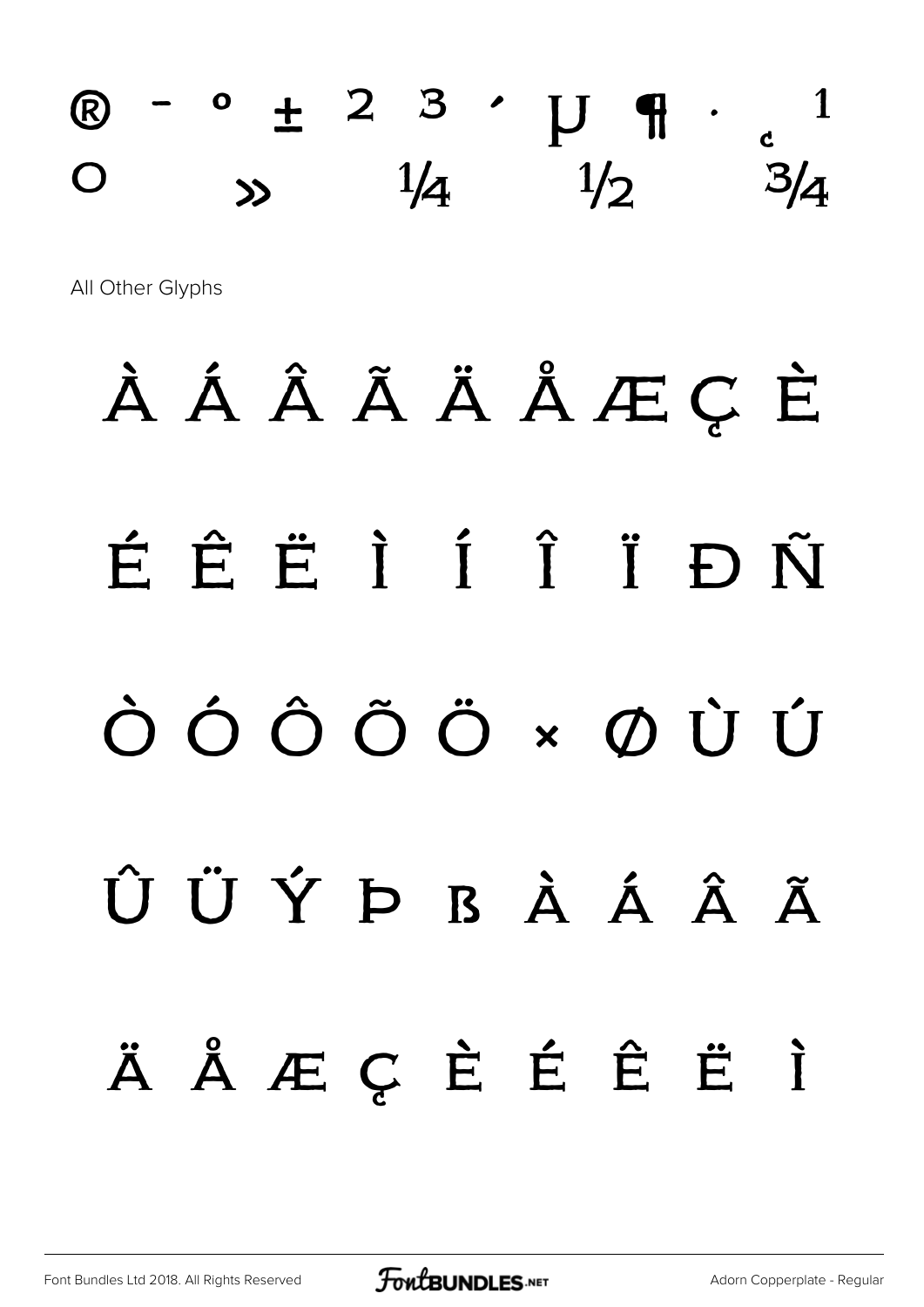# í î ï ð ñ ò ó ô õ ö ÷ ø ù ú û ü ý þ ÿ Ā ā Ă ă Ą ą Ć ć Č č Ď ď Ē ē Ĕ ĕ Ę ę Ī ī Ĭ ĭ ı Ĺ ĺ Ľ ľ Ł ł Ń ń Ň ň Ō ō Ŏ ŏ Ő ő Œœ Ŕ ŕ Ř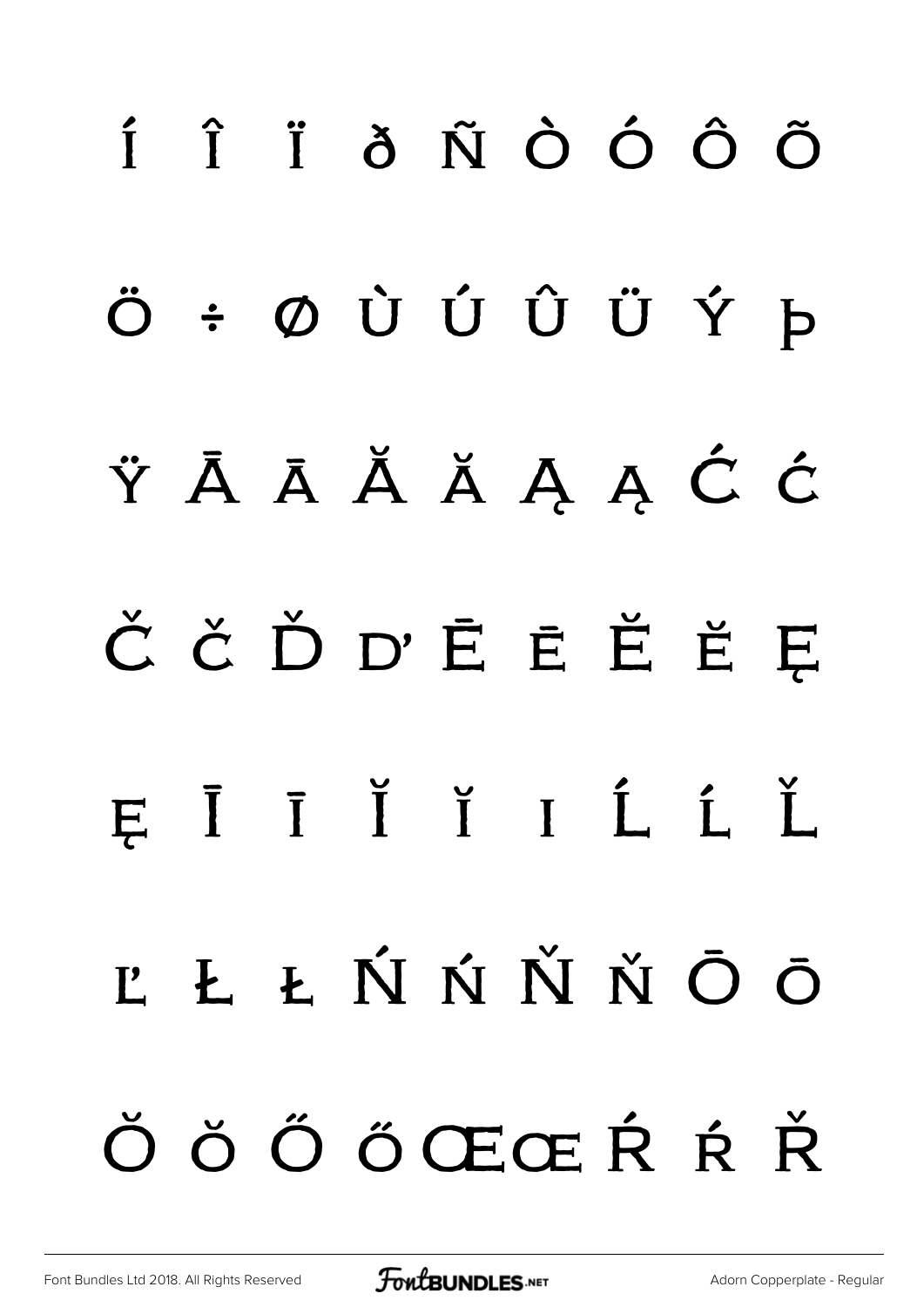# ŘŚŚŠŠȚȚŤT ŪŪŬŮŮŮŰŬŸ ŹŹŻŻŽŽŠS^  $\mathbf{o}$  $\checkmark$  $\pi$  $\mathbf{C}$  $\overline{\phantom{a}}$  $\frac{1}{2}$ + +  $\overline{\mathbf{v}}$  $\ldots$  % < > /  $\epsilon$  ™  $\Delta$  $\left\{ \begin{array}{cccc} \approx & \neq & \leq & \geq & \diamondsuit \end{array} \right.$ **CAO**